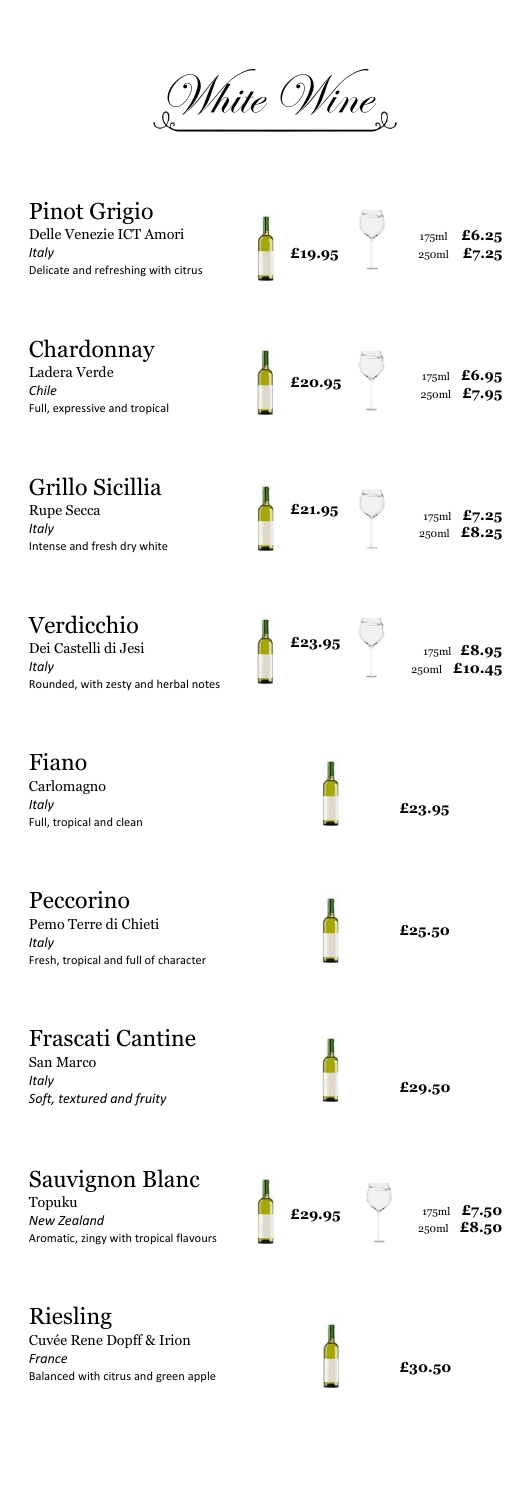& Red Wine

| Sangiovese IGP<br>Amanti del vino<br>Italy<br>Juicy, with soft fruits                  | £19.95 | 175ml<br>250ml | £6.25<br>£7.25                     |
|----------------------------------------------------------------------------------------|--------|----------------|------------------------------------|
| Merlot<br>Ladera Verde<br>Chile<br>Dark fruits and spice                               | £20.95 |                | 175ml $£6.25$<br>$_{25}$ oml £7.25 |
| <b>Cabernet Sauvignon</b><br>Baron D'Arignac<br>France<br>Smooth and soft              | £20.95 |                | 175ml $£6.50$<br>$_{25}$ oml £7.50 |
| Nero D'Avola<br>Rupe Secca<br>Italy<br>Full and smooth with ripe berries               | £22.50 |                | 175ml $£7.25$<br>$_{250ml}$ £8.50  |
| Primitivo<br>Primasole di Puglia Cielo<br>Italy<br>Rich and spicy with chocolate notes | £23.95 |                | 175ml $£7.50$<br>250ml $£8.75$     |
| Chianti<br>Fiasco Duca di Saragnano<br>Italy<br>Intense, strong and fruity             |        | £24.50         |                                    |
| Montepuliciano<br>D'Abruzzo<br>Italy<br>Full, fruity and spicy                         | £24.95 |                | 175ml $£7.75$<br>$_{25}$ oml £9.00 |
| Malbec<br>Gouguenheim<br>Argentina<br>Ripe and aromatic                                | £24.95 |                | 175ml $£7.75$<br>$_{25}$ oml £9.00 |
| Pinot Noir Reserva<br>Dancing Flame<br>Chile<br>Medium bodied and elegant              | £25.95 |                | 175ml $£8.00$<br>$_{25}$ oml £9.25 |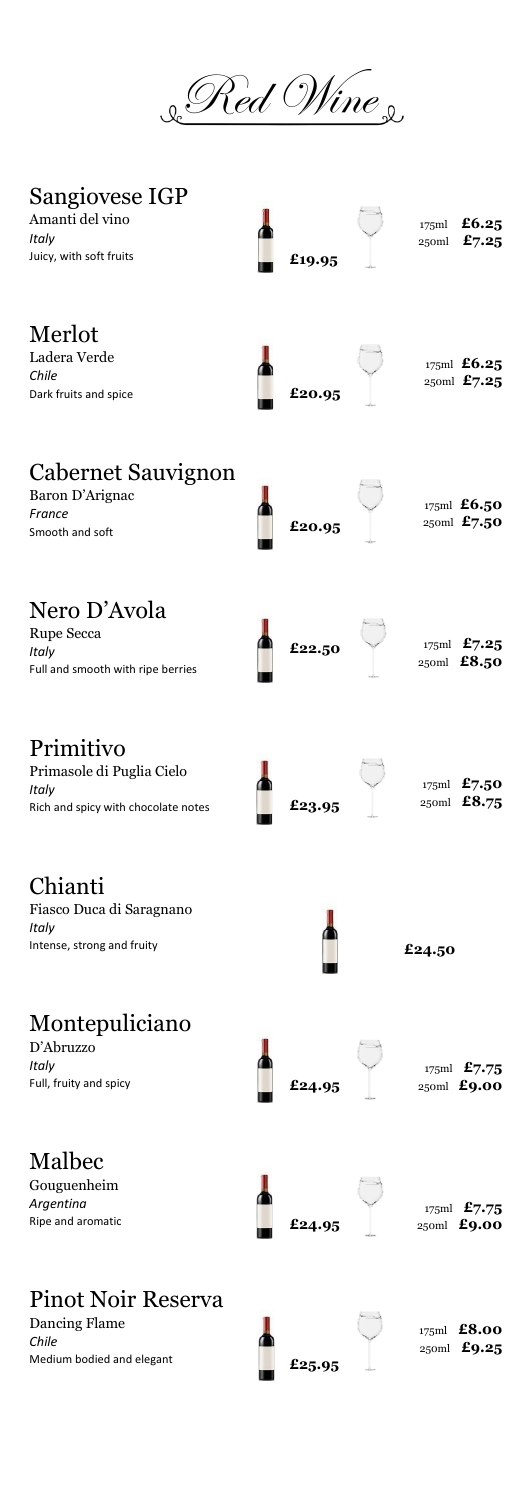Shiraz A Growers Touch *Australia* Dense and full-bodied

175ml **£7.95**  $\begin{array}{r} \texttt{£26.50} \\ \texttt{25.50} \\ \texttt{25.50m} \end{array}$   $\begin{array}{r} \texttt{175m1} \\ \texttt{17.5m1} \\ \texttt{25.95} \end{array}$ 

## Chateau Tour Bel Air

Montage Saint Emilion *France*  Soft and balanced with Plummy fruit

175ml **£8.50**  $\textbf{£28.95}$   $\textbf{250ml}$   $\textbf{£9.50}$ 

Rose Wine

| Pinot Grigio Rose<br>Amori<br>Italy<br>Off-dry and fresh                                      |  | £19.95 |        |  | 175ml $£7.25$<br>$_{25}$ oml £8.50 |
|-----------------------------------------------------------------------------------------------|--|--------|--------|--|------------------------------------|
| White Zinfandel<br><b>Burlesque</b><br>California<br>Light and delicate with luscious fruits  |  | £22.50 |        |  | 175ml £7.50<br>$_{25}$ oml £8.75   |
| <b>Provence Rose</b><br>Chateau Paradis<br>France<br>Zesty and dry with summer berry flavours |  |        | £29.50 |  |                                    |
| Prosecco and                                                                                  |  |        |        |  |                                    |

Champagne

Prosecco Amori *Italy*  Vibrant, crisp and elegant



125ml **£7.25**

## Prosecco Rose

ITA *Italy* Fruity and soft with strawberry aromas



125ml **£7.50 £32.95**

## Prosecco

Brilla *Italy Fresh, light and balanced* 



**£32.95**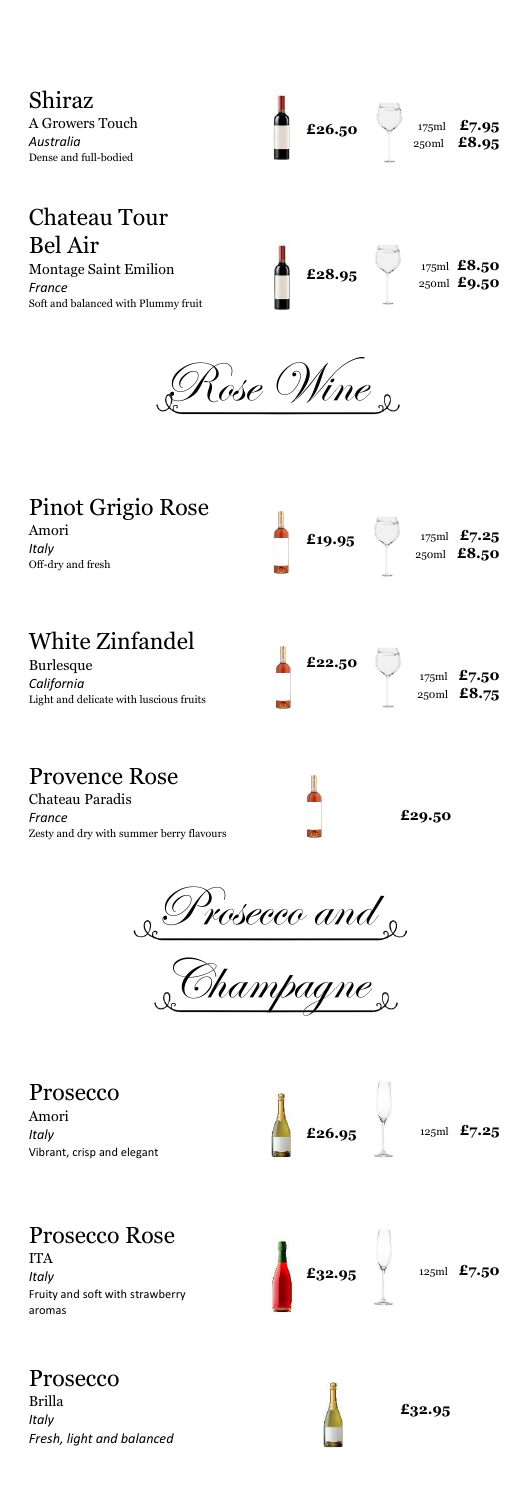Moet and Chandon Rose *France*  Veuve Clicquot Yellow Label

Moet and Chandon

*France* 

*France*

Bollinger NV

*France* 

& Dessert Wine

Muscat Beaumes de Venise *France* 

Recioto Della Valpolicella *Italy* 

 $\mathscr{N}\!\mathit{on}\text{-}\mathscr{H}\!\mathit{leoholic}$  Wine $_\mathrm{o}$ 

Sauvignon Blanc Bon-Voyage *France* 

Merlot Bon-Voyage *France* 

## Sparkling Chardonnay

Bon-Voyage *France* 





**£95.00**

**£89.95**

**£92.50**

**£97.50**

**£40.00**

**£19.95**

**£14.95**



**£14.95**



**£16.95**